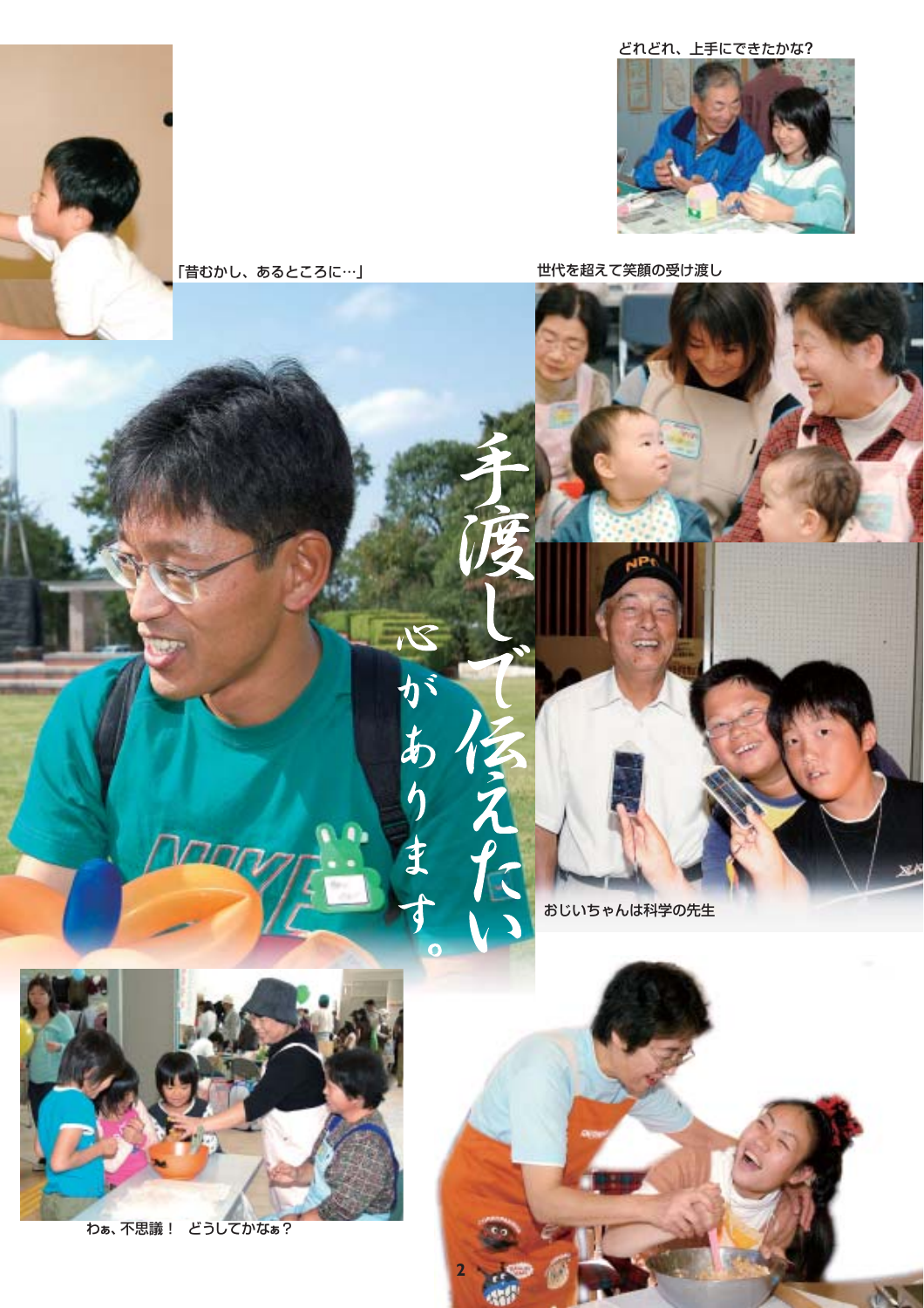

o

**Q** 

i



今日はお母さんにお絵描きを教えてもらいました



**。**

**間 。**



## Scenes of encounters: **Delivering a message from the heart**

From me to you, from you to me Communicating with warm words and friendly smiles Now is the time, now is the place Many important feelings and wishes Eye-to-eye contact, hand-to-hand contact Moments to feel peace of mind and joy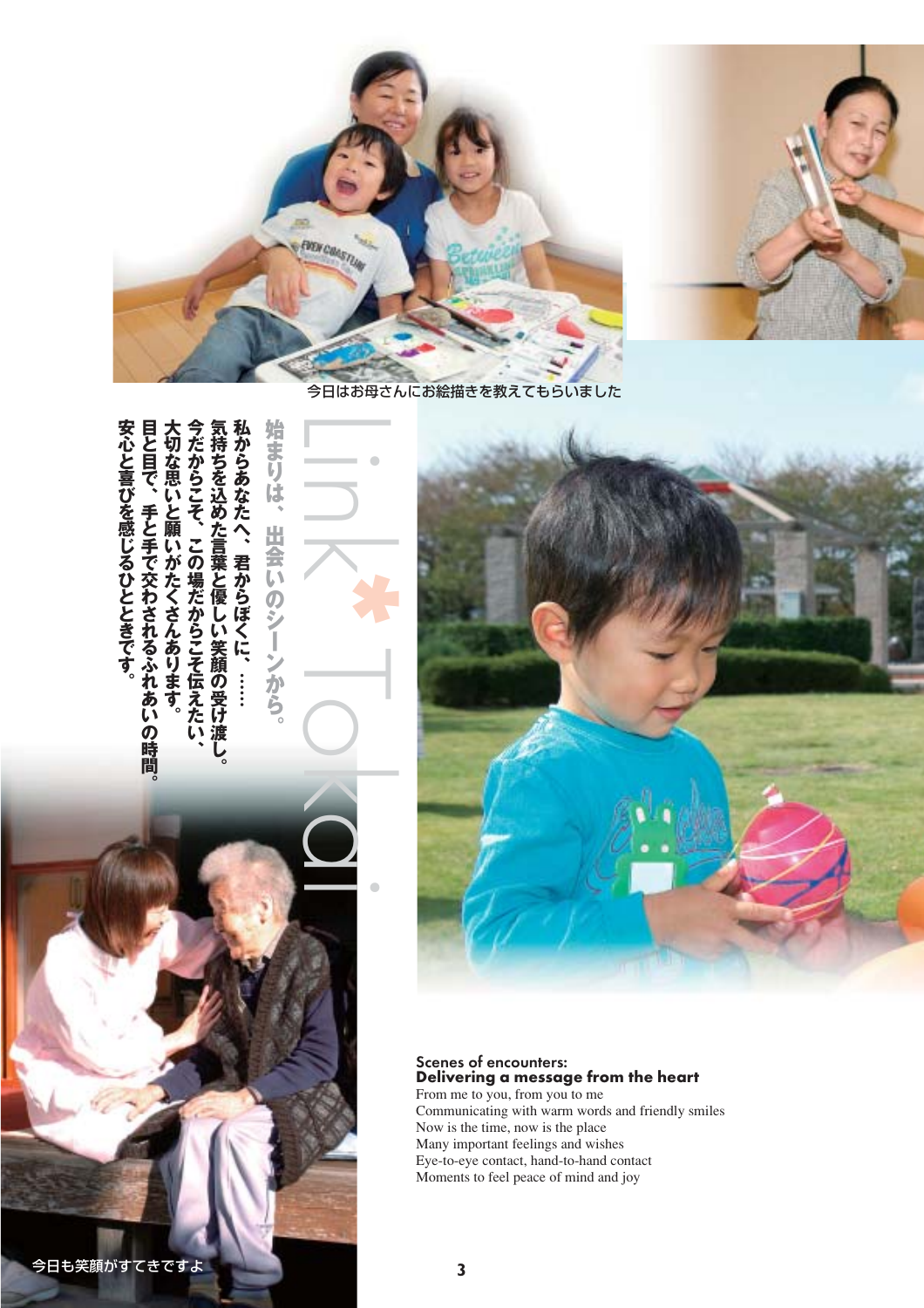

あ な た の

待

が

い

ま

す

 $\begin{bmatrix} 0 \\ 0 \end{bmatrix}$ 

ーン

て

い

る

人

た

ち

参

加

を

ちびっ子集まれ! お父さんと遊ぼう

## Scenes of encounters: **Waiting for you to join in**

**5 4** Link**\*** Friends get together regardless of age and work For hobbies, sports, volunteer activities, once-a-year events Enjoyment deepens, the circle of communication widens Now, at this moment, there are people waiting for you to join in Here and there, unexpected links form every day

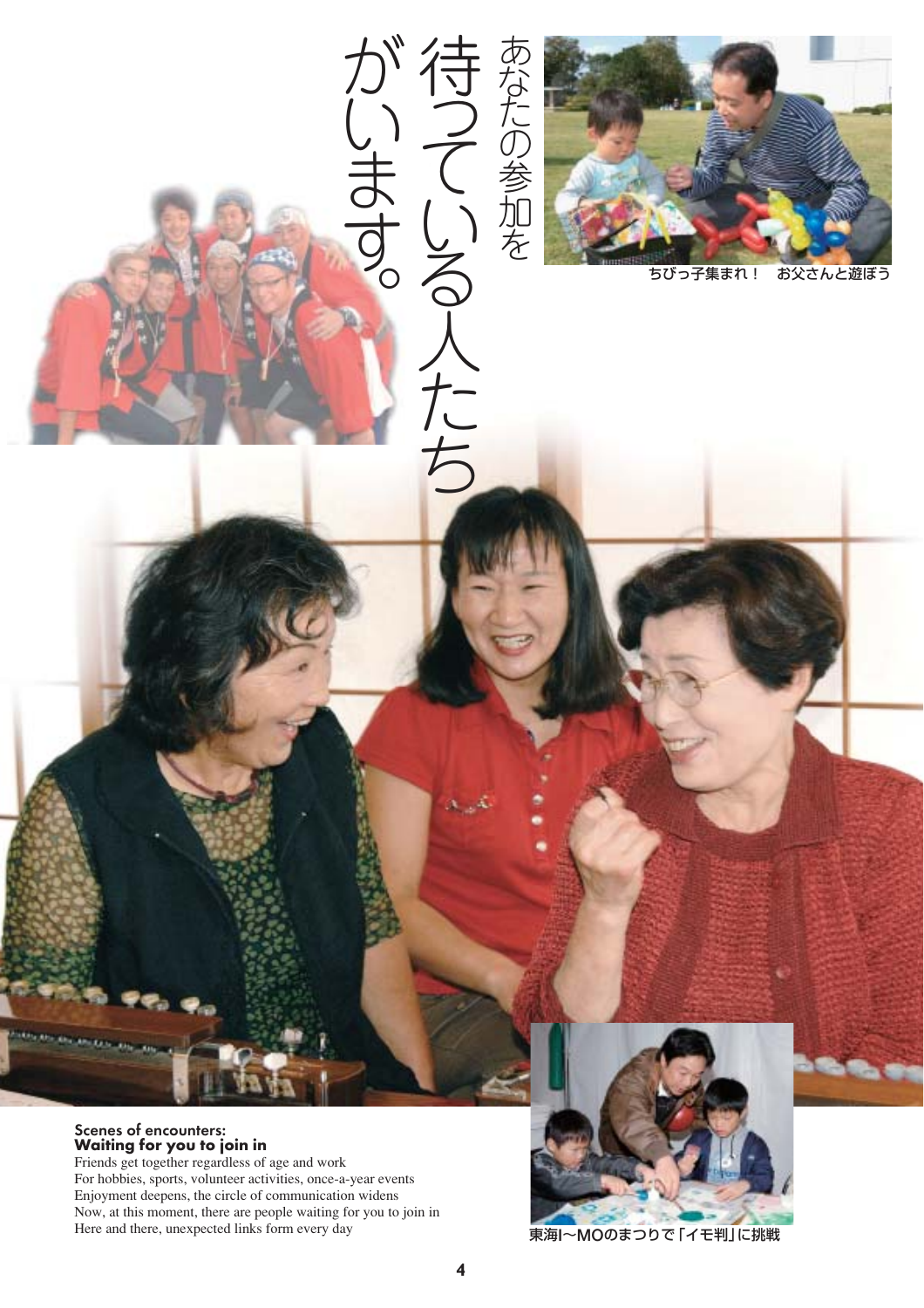自分たちの力で地域まつりを盛り立てます





皆さんで「食育」の大切さを考えましょう



**年 の 差 も 普 段 の 仕 事 も 飛 び 越 え て 、 い ざ 集 ま る 仲 間 た ち 。 趣 味 に ス ポ ー ツ に ボ ラ ン テ ィ ア 、 年 に 一 度 の イ ベ ン ト な ど な ど 、 ま す ま す 深 ま る 楽 し み と 、 広 が る コ ) ュ ニ ケ ー シ ョ ン の 輪 。 今 こ の 瞬 間 に も 、 あ な た の 参 加 を 待 っ て い る 人 た ち が い ま す 。 意 外 な つ な が り が 、 日 々 あ ち ら こ ち ら で 生 ま れ て い る よ う で す 。**



焼き上がりが楽しみです





心が一つになる東海まつり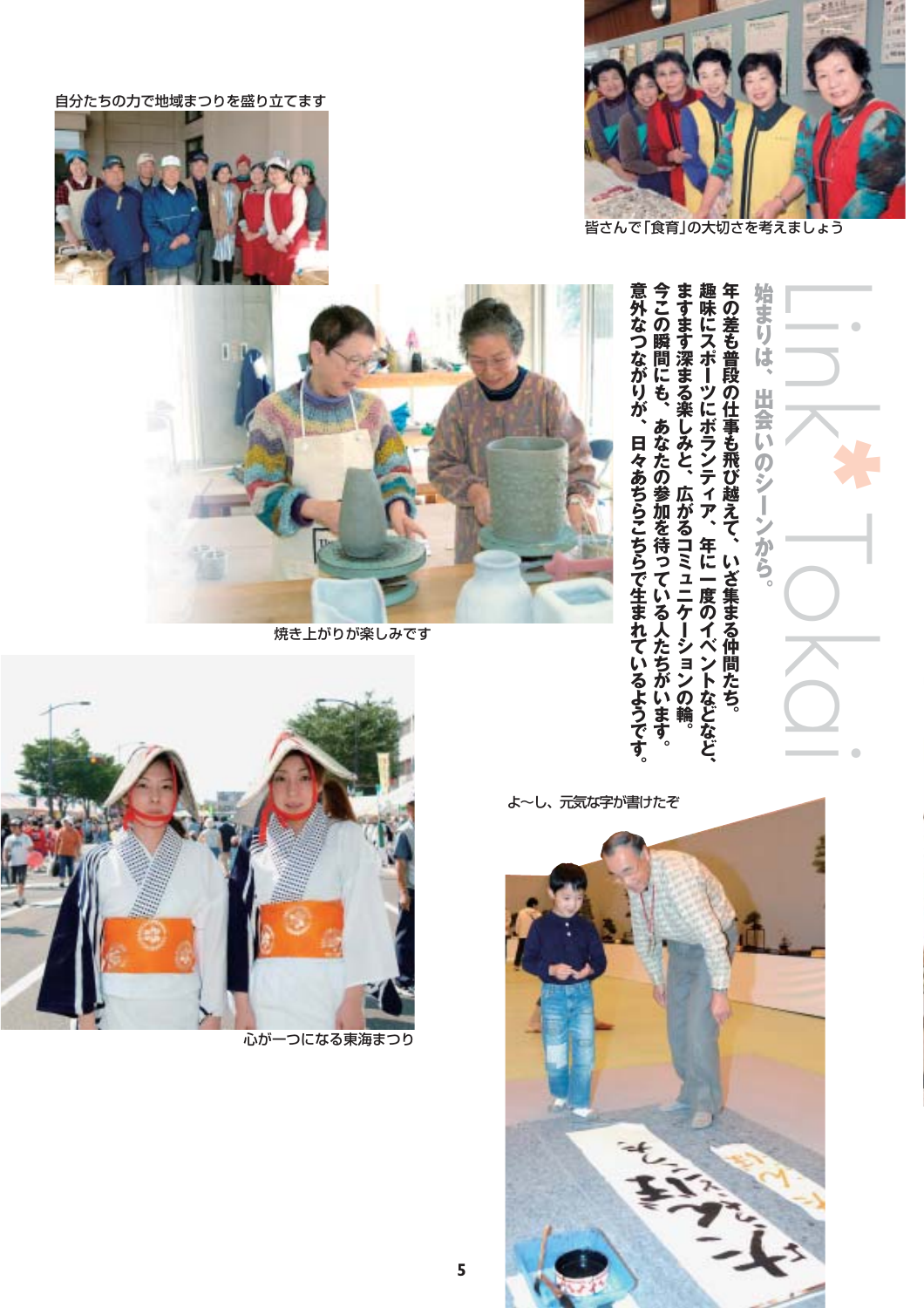



元気の秘訣は心からの笑顔です





バリアフリーの大切さを実感しました

私たちのハートと笑顔をお届けします